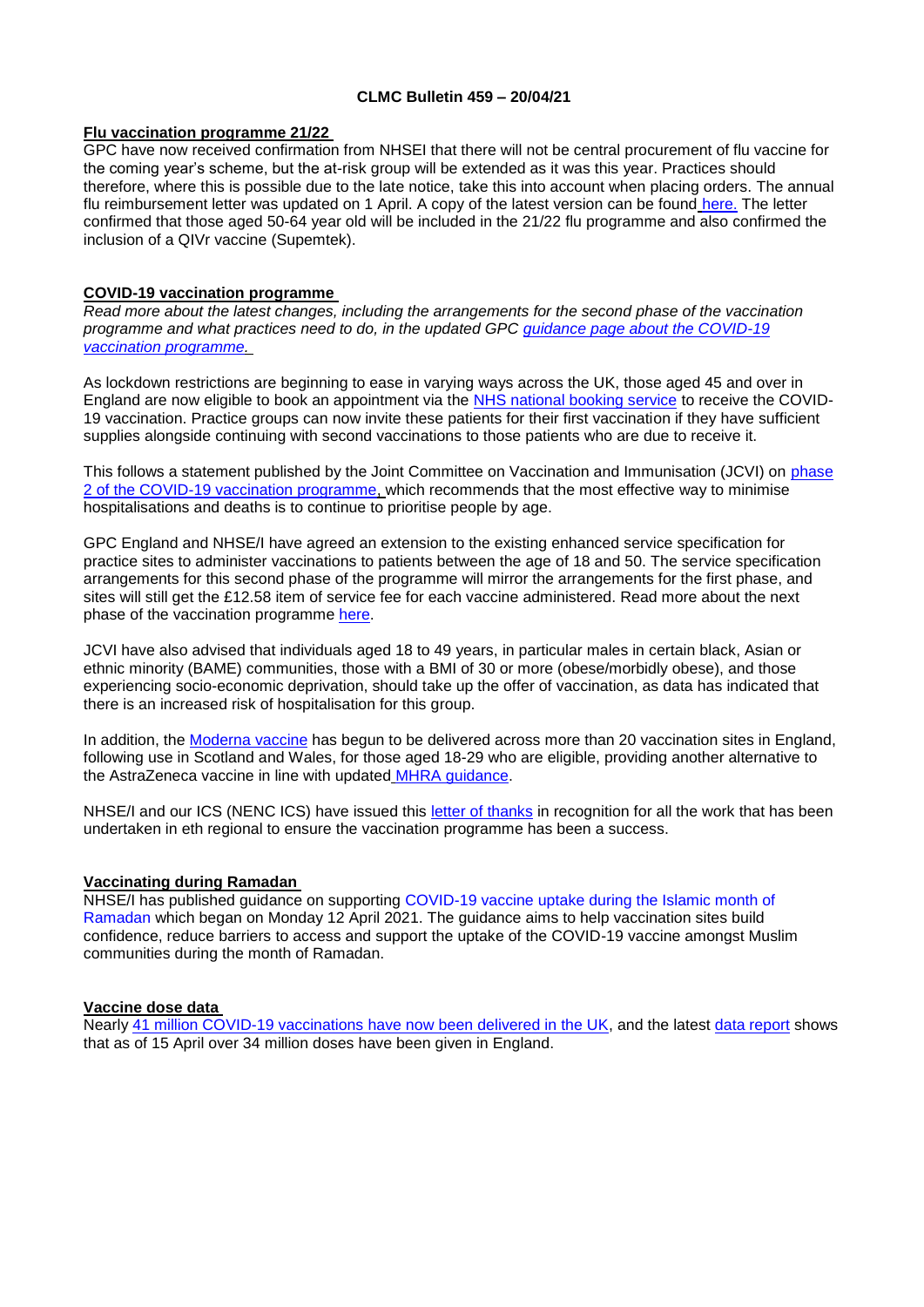# **PRINCIPLE trial on COVID treatment**

Following the publication of findings from the Oxford-led [PRINCIPLE trial](https://www.principletrial.org/news/asthma-drug-budesonide-shortens-recovery-time-in-non-hospitalised-patients-with-covid-19) on inhaled budesonide as a potential COVID treatment, NHSE/I has issued the following [advice](https://www.cas.mhra.gov.uk/ViewandAcknowledgment/ViewAlert.aspx?AlertID=103154) which states:

Inhaled budesonide is not currently being recommended as standard of care but can be considered (off-label) on a case-by-case basis for symptomatic COVID-19 positive patients, aged 65 and over OR those aged 50 or over with co-morbidities, in line with the published [Interim Position Statement.](https://www.cas.mhra.gov.uk/ViewandAcknowledgment/ViewAttachment.aspx?Attachment_id=103796) This Interim Position Statement clarifies that this includes co-morbidities that are 'consistent with a long-term health condition from the flu list'.

## **What is the background to this new Therapeutic Alert?**

The PRINCIPLE trial [reported](https://www.principletrial.org/results) a 3-day median benefit in self-reported recovery for patients with COVID-19 in the community setting who received inhaled budesonide. The impact on hospitalisation rates or mortality has not been established, but the evaluation is ongoing, so recommendations may change as more data become available. The current Therapeutic Alert is based on a decision by the Chief Medical Officer after consideration of the evidence.

## **What does this mean in practical terms?**

*There is no expectation that inhaled budesonide will be routinely prescribed* for patients in the eligible cohorts with COVID-19. Advice to patients on the management of COVID-19 has not changed. However, as stated in the Therapeutic alert, prescribers may *consider* prescribing it to reduce symptoms in eligible cohorts who are being managed in the community. This would be on a case-by-case basis using a shared decision making approach.

Where a decision is made to prescribe, prescribers are asked to ensure that the patient understands how to use the inhaler properly. As patients will be self-isolating, this may be via video link (see below).

Patients will need to ask a friend or relative to collect the inhaler. If this is not possible, they can access the [NHS Volunteer Responders](https://nhsvolunteerresponders.org.uk/referral) service. They will also be eligible for free delivery if other routes are not possible.

# **For pharmacists and dispensing doctors**

Additional supplies of the Pulmicort 400 Turbohaler (AstraZeneca UK Ltd) are now available to be ordered as needed through business as usual routes from wholesalers.

#### **For patients**

Information for patients can be found [here,](https://www.nhs.uk/medicines/budesonide-inhalers/) including a link to videos explaining correct inhaler technique from Asthma UK.

# **GP Career Support Hub**

A new [GP Career Support Hub](https://future.nhs.uk/GPCS/groupHome) has been launched on the [Future NHS platform,](https://future.nhs.uk/GPCS) containing all of the information GPs need to support them throughout their career.

The GP Career Support Hub is a central information point with resources to support GPs at all stages of their career - from newly qualified doctors to those approaching the end of their career. It provides information, guidance and support on career development, learning, mentoring, appraisals, career options/flexibility, wellbeing, pay and pensions to enable GPs to realise fulfilling, rewarding and exciting careers in general practice.

#### **Call for swift action to remove GMC's power to appeal tribunal decisions**

Thirteen leading healthcare organisations, including the BMA and five royal colleges, are calling on the UK [government to act to remove the General Medical Council's power to appeal against decisions](https://www.bmj.com/content/373/bmj.n903) by medical [practitioners' tribunals.](https://www.bmj.com/content/373/bmj.n903) The government agreed in 2018 that the power, which duplicates similar powers held by the Professional Standards Authority (PSA), should be scrapped. Its abolition is included in draft legislation to reform the way healthcare professionals are regulated, on which the government is consulting. The healthcare bodies have told Matt Hancock, health and social care secretary for England, that the move is urgent and should be made now, by including it in the forthcoming health and social care bill.

#### **Weekly COVID-19 data update**

The BMA's Health Policy weekly summary of key data on various aspects of the pandemic is [here.](https://www.clevelandlmc.org.uk/website/IGP367/files/Weekly%20Covid-19%20data%20update%20-%2016%20Apr.pptx) The data is from external published sources (with links to the relevant data/study) and can be shared.